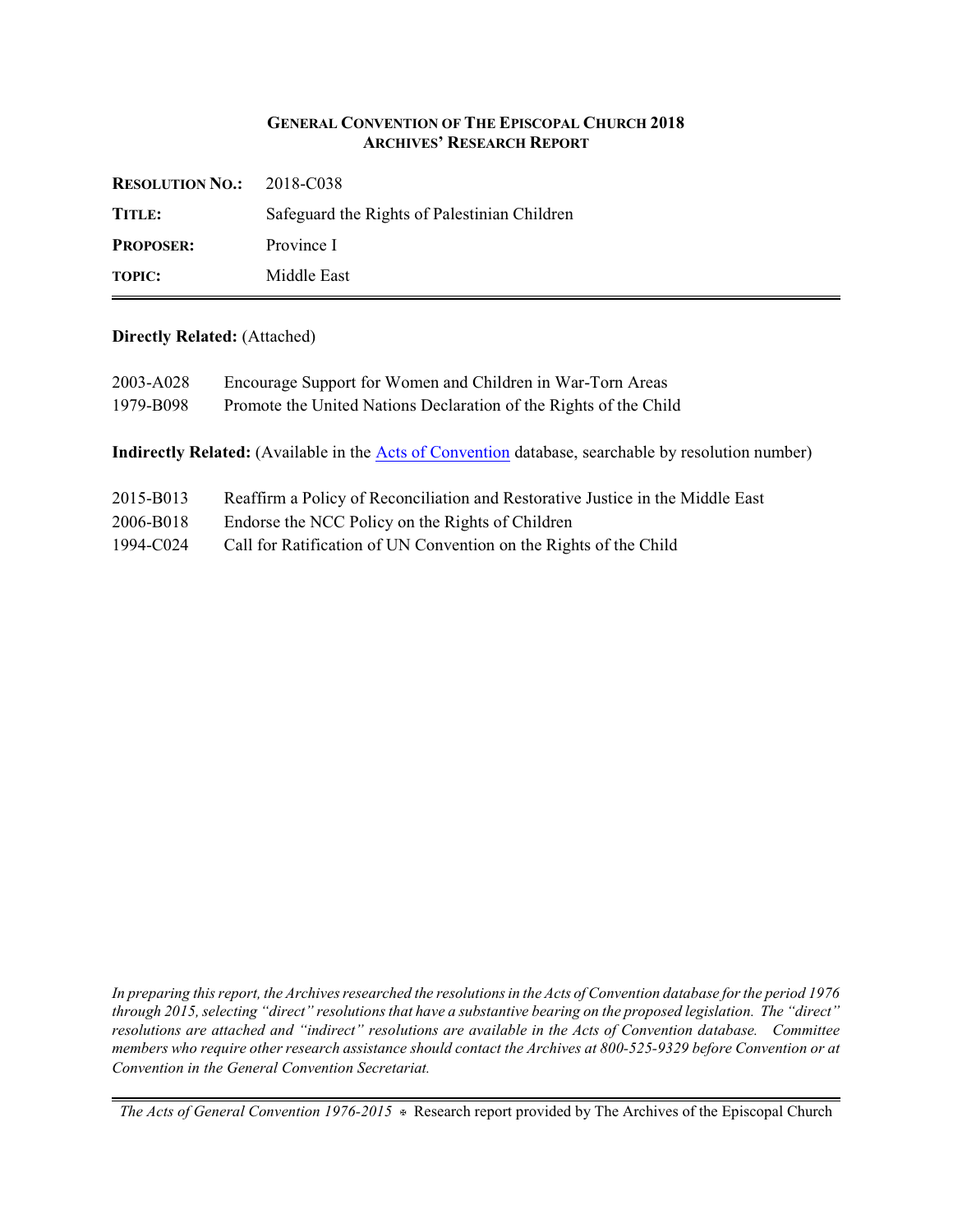# **C038** Safeguard the Rights of Palestinian Children

| <b>Proposer</b>       | Province I                                        |
|-----------------------|---------------------------------------------------|
| <b>Endorsed by</b>    |                                                   |
| Sponsored by          |                                                   |
| Page numbers          | Blue Book: p. N/A; Constitution & Canons: p. N/A  |
| HiA / Leg. Cttee      | HD / 07 - Social Justice and International Policy |
| <b>Current Status</b> | <b>Resolution Filed</b>                           |
| Version               | Original (as filed)                               |
| <b>Review Status</b>  | Not yet reviewed                                  |

## **RESOLUTION TEXT**

- *Resolved*, the House of \_\_\_\_\_\_\_ concurring, That the 79th General Convention call upon the Office of Government Relations to request assurances from Israeli Prime Minister Benjamin Netanyahu and Palestinian Authority President Mahmoud Abbas that their governments have policies in place to accord all people under the age of 18 living within their jurisdictions the full range of rights and protections called for under international agreements to which their governments have subscribed; and be it further 1
- *Resolved,* That the 79th General Convention direct the Office of Government Relations to call upon U.S. leaders in the Executive and Legislative branches to persuade their Israeli and Palestinian counterparts to sustain their commitments to international law with regard to children's rights and welfare, specifically Article 37 of the "United Nations Convention on the Rights of the Child." 2

## **EXPLANATION**

"Chronic pain was probably best treated not by one pill but holistically. In the same way, the antidote to heroin wasn't so much naloxone; it was community..."Nobody can do it on their own," [Paul Schoonover, of Columbus, Ohio, whose son Matt overdosed in 2012] said. "But no drug dealer, nor cartel, can stand against families, schools, churches, and communities united together." --- Dreamland by Sam Quinones, p.330

The Episcopal Church has had an enduring commitment to the Holy Land and its people and desires a peace settlement that would serve the interests and welfare of both Israelis and Palestinians.

However, there is much evidence indicating that current Israeli and Palestinian leadership lacks both the will and the ability to work toward a reasonable settlement in the foreseeable future. That lack of will directly impacts children in the region. UNICEF, Defense of Children International-Palestine (DCI-P) and other organizations working on behalf of children have provided evidence that neither Israel nor the Palestinian Authority, despite having subscribed to the United Nations Conventions on the Rights of the Child, has fully adhered to international law regarding the treatment of Palestinian children. Indeed, studies by UNICEF between 2013 and 2015 have shown that "Ill treatment of Palestinian children in the Israeli military detention system appears to be widespread, systematic and institutionalized."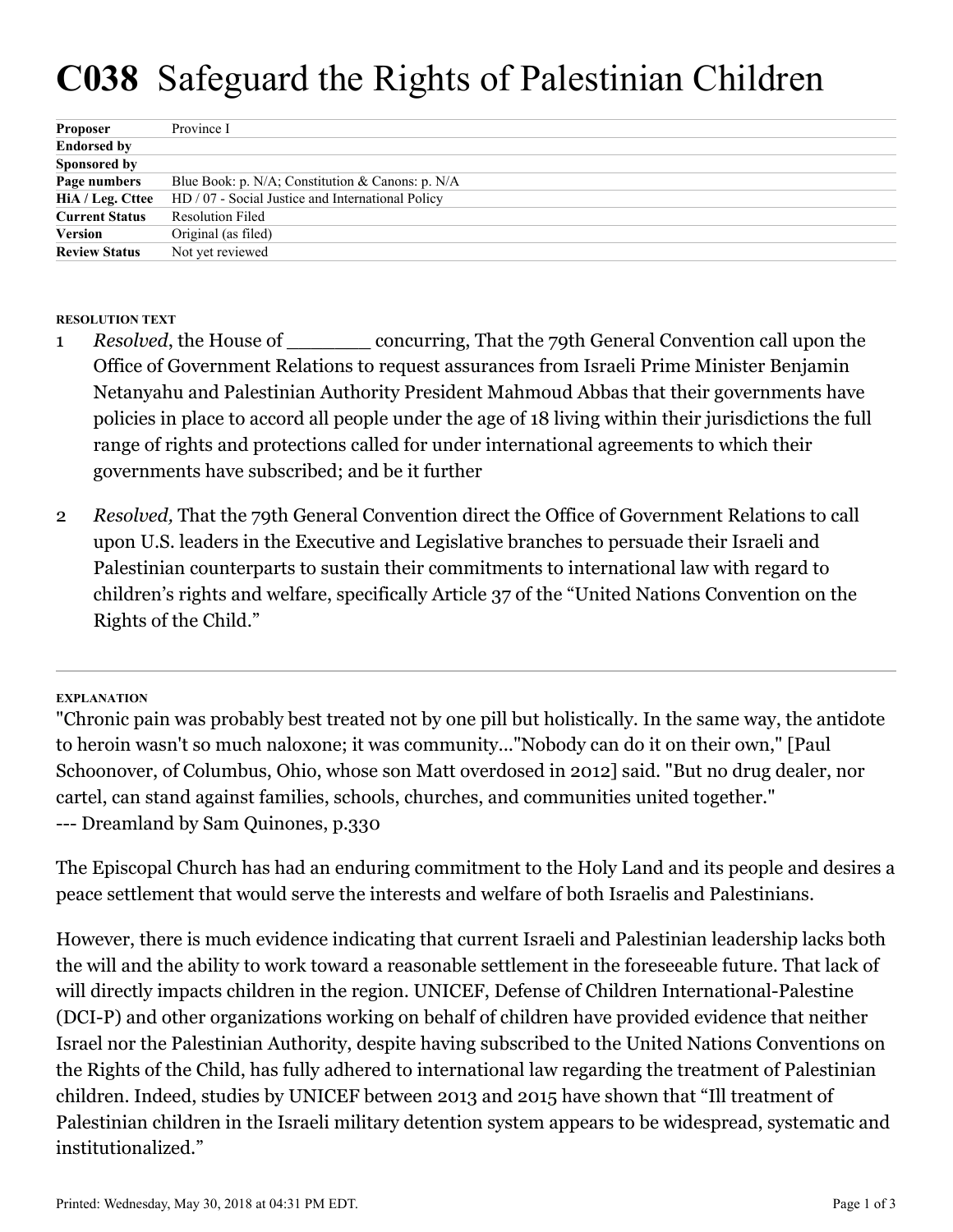June 2017 marked the 50th anniversary of Israel's military occupation of the West bank and Gaza, the longest occupation of modern times. While the burden of occupation falls upon all Palestinian residents of the West bank and Gaza, it falls most severely upon Palestinian children who constitute almost half of all Palestinians living in those territories. All they have known during their lives has been the occupation, with its restrictions on movement, home demolitions, night time arrests and numerous other humiliations and oppressions. As Palestinians they are subject to Israeli military rule rather than to due process through the civil court system.

Religious denominations and agencies that have previously recognized and addressed the injustices to Palestinian children include Churches for Middle East Peace, the Presbyterian Church-USA, the United Church of Christ, and the American Friends Service Committee.

This resolution would apply pressure on both governments to fully meet their obligations under the UN Convention including as imprisonment only as a last resort; access to legal counsel; parents' presence during interrogation; and freedom from physical or psychological coercion, abuse or violence.

If the occupation is to continue to the foreseeable future, as appears to be the case, The Episcopal Church should do everything within its power to guarantee the rights of Palestinian children. Jesus called us to protect the most valuable among us. Palestinian children are, unquestionably, among the most vulnerable of all our brothers and sisters in the world.

Appendix A: United Nations Convention on the Rights of the Child, Article 37

States Parties shall ensure that:

(a) No child shall be subjected to torture or other cruel, inhuman or degrading treatment or punishment. Neither capital punishment nor life imprisonment without possibility of release shall be imposed for offences committed by persons below eighteen years of age;

(b) No child shall be deprived of his or her liberty unlawfully or arbitrarily. The arrest, detention or imprisonment of a child shall be in conformity with the law and shall be used only as a measure of last resort and for the shortest appropriate period of time;

(c) Every child deprived of liberty shall be treated with humanity and respect for the inherent dignity of the human person, and in a manner which takes into account the needs of persons of his or her age. In particular, every child deprived of liberty shall be separated from adults unless it is considered in the child's best interest not to do so and shall have the right to maintain contact with his or her family through correspondence and visits, save in exceptional circumstances;

(d) Every child deprived of his or her liberty shall have the right to prompt access to legal and other appropriate assistance, as well as the right to challenge the legality of the deprivation of his or her liberty before a court or other competent, independent and impartial authority, and to a prompt decision on any such action.

Footnotes:

1. UNICEF, Children in Israeli Military detentions – Observations and Recommendations – 6 March 2013

UNICEF Children in Military Detention – Bulletin No. 1 – October 2013

UNICEF, Children in Military Detention – Observations and Recommendations – Bulletin No. 2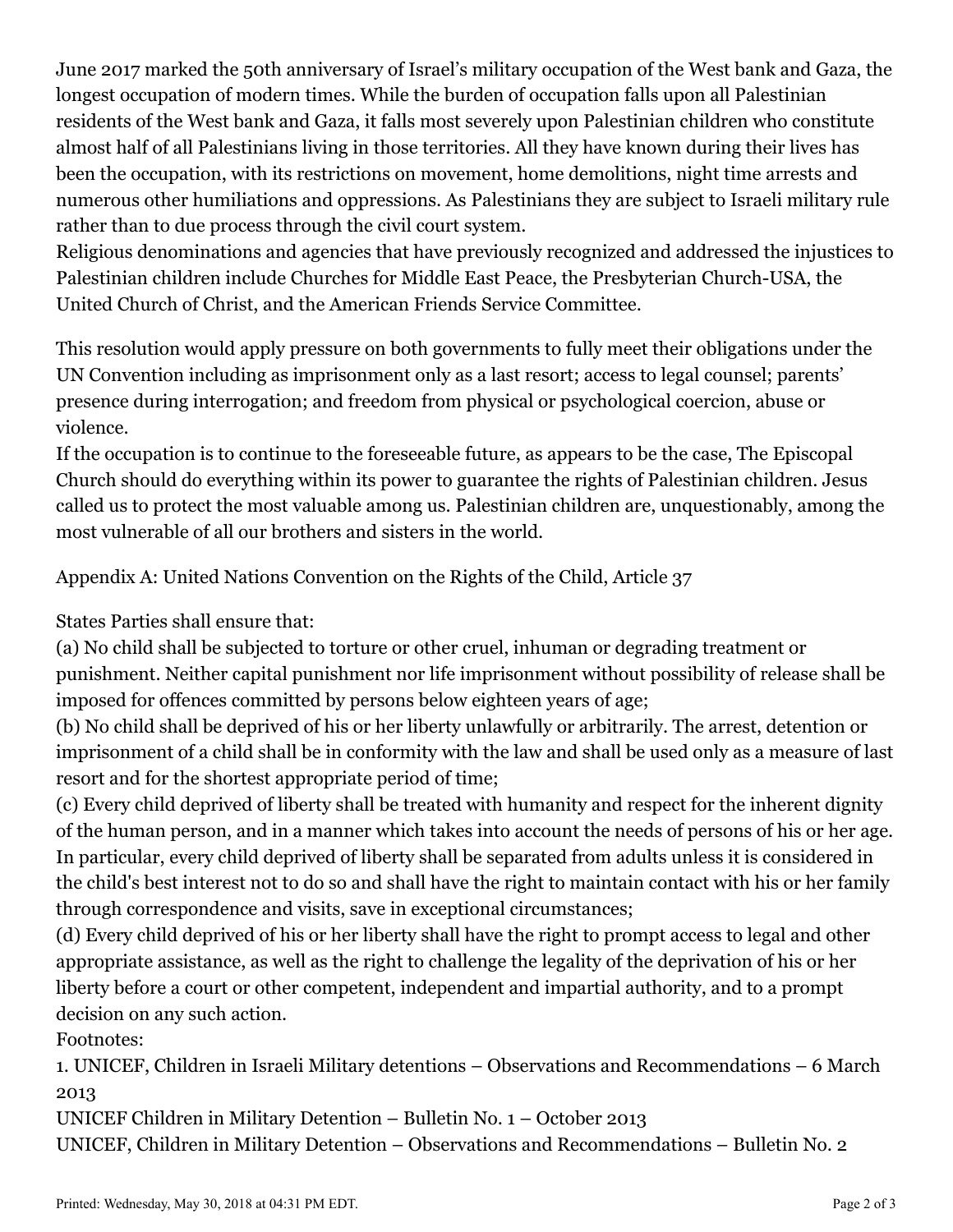February 2015 (http://www.unicef.org) 2. http://www.ohchr.org/EN/ProfessionalInterest/Pages/CRC.aspx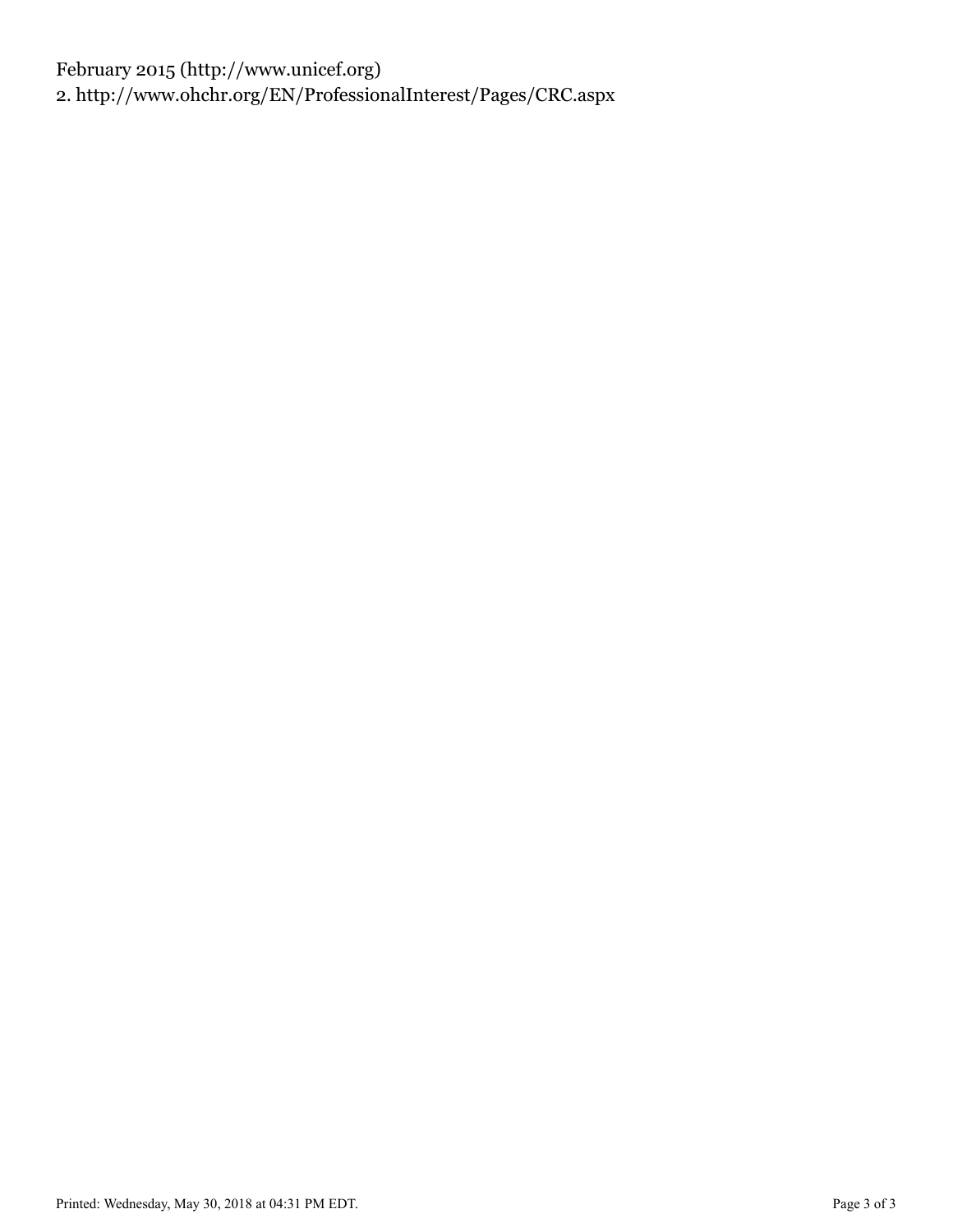| <b>Resolution Number:</b>        | 2003-A028                                                  |
|----------------------------------|------------------------------------------------------------|
| <b>Title:</b>                    | Encourage Support for Women and Children in War-Torn Areas |
| <b>Legislative Action Taken:</b> | Concurred as Substituted and Amended                       |
| <b>Final Text:</b>               |                                                            |

*Resolved*, **That the 74th General Convention encourage dioceses to assist all Episcopalians to learn about the plight of and provide support for women and children of all faiths in war torn areas, recent examples including Israel/Palestine, Afghanistan, Iraq, Colombia, Sudan, and Liberia.**

**Citation:** General Convention, *Journal of the General Convention of...The Episcopal Church, Minneapolis, 2003* (New York: General Convention, 2004), p. 327.